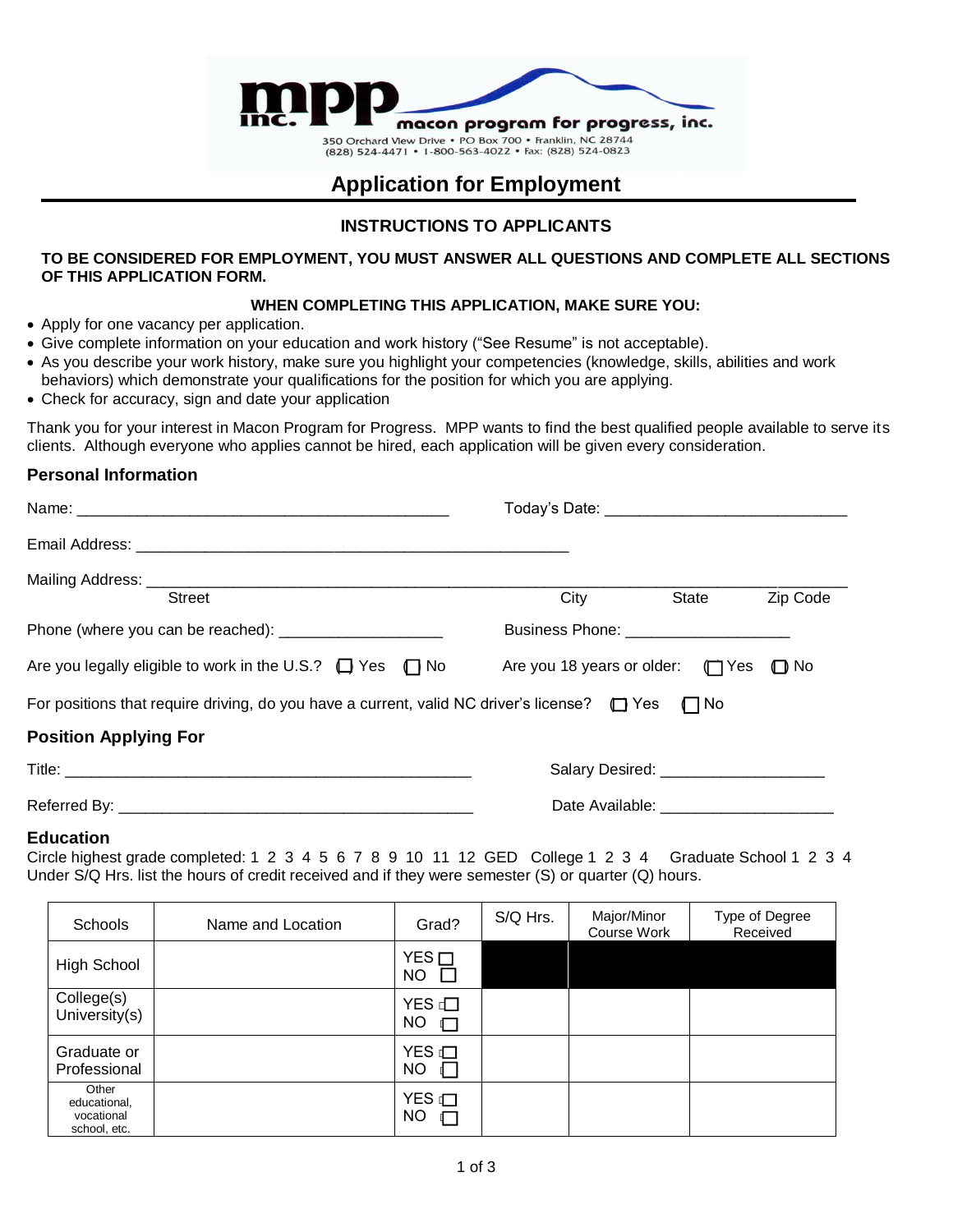Special training, seminars, courses, or memberships in professional, honorary, or technical societies not covered by previous education record:

\_\_\_\_\_\_\_\_\_\_\_\_\_\_\_\_\_\_\_\_\_\_\_\_\_\_\_\_\_\_\_\_\_\_\_\_\_\_\_\_\_\_\_\_\_\_\_\_\_\_\_\_\_\_\_\_\_\_\_\_\_\_\_\_\_\_\_\_\_\_\_\_\_\_\_\_\_\_\_ \_\_\_\_\_\_\_\_\_\_\_\_\_\_\_\_\_\_\_\_\_\_\_\_\_\_\_\_\_\_\_\_\_\_\_\_\_\_\_\_\_\_\_\_\_\_\_\_\_\_\_\_\_\_\_\_\_\_\_\_\_\_\_\_\_\_\_\_\_\_\_\_\_\_\_\_\_\_\_ \_\_\_\_\_\_\_\_\_\_\_\_\_\_\_\_\_\_\_\_\_\_\_\_\_\_\_\_\_\_\_\_\_\_\_\_\_\_\_\_\_\_\_\_\_\_\_\_\_\_\_\_\_\_\_\_\_\_\_\_\_\_\_\_\_\_\_\_\_\_\_\_\_\_\_\_\_\_\_

All applicants/employees must submit to a criminal record check and drug and alcohol screenings after hiring.

#### **Employment Record**

List the principle jobs in your work history, listing your **present or most recent job first**.

| Address |                                                                                                                                                                                                                                                                                                                        |                                                                                                                                                                                                                                                                                                                                                                                                                                                                                                                                                                                                                |
|---------|------------------------------------------------------------------------------------------------------------------------------------------------------------------------------------------------------------------------------------------------------------------------------------------------------------------------|----------------------------------------------------------------------------------------------------------------------------------------------------------------------------------------------------------------------------------------------------------------------------------------------------------------------------------------------------------------------------------------------------------------------------------------------------------------------------------------------------------------------------------------------------------------------------------------------------------------|
|         |                                                                                                                                                                                                                                                                                                                        |                                                                                                                                                                                                                                                                                                                                                                                                                                                                                                                                                                                                                |
|         |                                                                                                                                                                                                                                                                                                                        |                                                                                                                                                                                                                                                                                                                                                                                                                                                                                                                                                                                                                |
|         |                                                                                                                                                                                                                                                                                                                        |                                                                                                                                                                                                                                                                                                                                                                                                                                                                                                                                                                                                                |
|         |                                                                                                                                                                                                                                                                                                                        |                                                                                                                                                                                                                                                                                                                                                                                                                                                                                                                                                                                                                |
|         |                                                                                                                                                                                                                                                                                                                        |                                                                                                                                                                                                                                                                                                                                                                                                                                                                                                                                                                                                                |
|         |                                                                                                                                                                                                                                                                                                                        |                                                                                                                                                                                                                                                                                                                                                                                                                                                                                                                                                                                                                |
| Address |                                                                                                                                                                                                                                                                                                                        |                                                                                                                                                                                                                                                                                                                                                                                                                                                                                                                                                                                                                |
|         |                                                                                                                                                                                                                                                                                                                        |                                                                                                                                                                                                                                                                                                                                                                                                                                                                                                                                                                                                                |
|         |                                                                                                                                                                                                                                                                                                                        |                                                                                                                                                                                                                                                                                                                                                                                                                                                                                                                                                                                                                |
|         |                                                                                                                                                                                                                                                                                                                        |                                                                                                                                                                                                                                                                                                                                                                                                                                                                                                                                                                                                                |
|         |                                                                                                                                                                                                                                                                                                                        |                                                                                                                                                                                                                                                                                                                                                                                                                                                                                                                                                                                                                |
|         |                                                                                                                                                                                                                                                                                                                        |                                                                                                                                                                                                                                                                                                                                                                                                                                                                                                                                                                                                                |
|         |                                                                                                                                                                                                                                                                                                                        |                                                                                                                                                                                                                                                                                                                                                                                                                                                                                                                                                                                                                |
| Address |                                                                                                                                                                                                                                                                                                                        |                                                                                                                                                                                                                                                                                                                                                                                                                                                                                                                                                                                                                |
|         |                                                                                                                                                                                                                                                                                                                        |                                                                                                                                                                                                                                                                                                                                                                                                                                                                                                                                                                                                                |
|         |                                                                                                                                                                                                                                                                                                                        |                                                                                                                                                                                                                                                                                                                                                                                                                                                                                                                                                                                                                |
|         |                                                                                                                                                                                                                                                                                                                        |                                                                                                                                                                                                                                                                                                                                                                                                                                                                                                                                                                                                                |
|         |                                                                                                                                                                                                                                                                                                                        |                                                                                                                                                                                                                                                                                                                                                                                                                                                                                                                                                                                                                |
|         |                                                                                                                                                                                                                                                                                                                        |                                                                                                                                                                                                                                                                                                                                                                                                                                                                                                                                                                                                                |
|         |                                                                                                                                                                                                                                                                                                                        |                                                                                                                                                                                                                                                                                                                                                                                                                                                                                                                                                                                                                |
| Address |                                                                                                                                                                                                                                                                                                                        |                                                                                                                                                                                                                                                                                                                                                                                                                                                                                                                                                                                                                |
|         |                                                                                                                                                                                                                                                                                                                        |                                                                                                                                                                                                                                                                                                                                                                                                                                                                                                                                                                                                                |
|         |                                                                                                                                                                                                                                                                                                                        |                                                                                                                                                                                                                                                                                                                                                                                                                                                                                                                                                                                                                |
|         |                                                                                                                                                                                                                                                                                                                        |                                                                                                                                                                                                                                                                                                                                                                                                                                                                                                                                                                                                                |
|         |                                                                                                                                                                                                                                                                                                                        |                                                                                                                                                                                                                                                                                                                                                                                                                                                                                                                                                                                                                |
|         |                                                                                                                                                                                                                                                                                                                        |                                                                                                                                                                                                                                                                                                                                                                                                                                                                                                                                                                                                                |
|         | 2. $\frac{1}{2}$ $\frac{1}{2}$ $\frac{1}{2}$ $\frac{1}{2}$ $\frac{1}{2}$ $\frac{1}{2}$ $\frac{1}{2}$ $\frac{1}{2}$ $\frac{1}{2}$ $\frac{1}{2}$ $\frac{1}{2}$ $\frac{1}{2}$ $\frac{1}{2}$ $\frac{1}{2}$ $\frac{1}{2}$ $\frac{1}{2}$ $\frac{1}{2}$ $\frac{1}{2}$ $\frac{1}{2}$ $\frac{1}{2}$ $\frac{1}{2}$ $\frac{1}{2}$ | $\frac{1}{\sqrt{10}}$ Title $\frac{1}{\sqrt{10}}$ Title $\frac{1}{\sqrt{10}}$ Date: From $\frac{1}{\sqrt{10}}$ Month/Year $\frac{1}{\sqrt{10}}$ Month/Year $\frac{1}{\sqrt{10}}$<br>Rate of Pay \$___________ per ___________<br>Rate of Pay \$___________ per ____________<br>Job Title <b>The Contract Contract Contract Contract Contract Contract Contract Contract Contract Contract Contract Contract Contract Contract Contract Contract Contract Contract Contract Contract Contract Contract Contract </b><br>Rate of Pay \$___________ per ___________<br>Rate of Pay \$___________ per ____________ |

*MPP provides equal employment opportunities to all employees and applicants for employment and prohibits discrimination and harassment of any type without regard to race, color, religion, age, sex, national origin, disability status, genetics, protected veteran status, sexual orientation, gender identity or expression, or any other characteristic protected by federal, state or local laws. All qualified applicants are welcome to submit applications.*